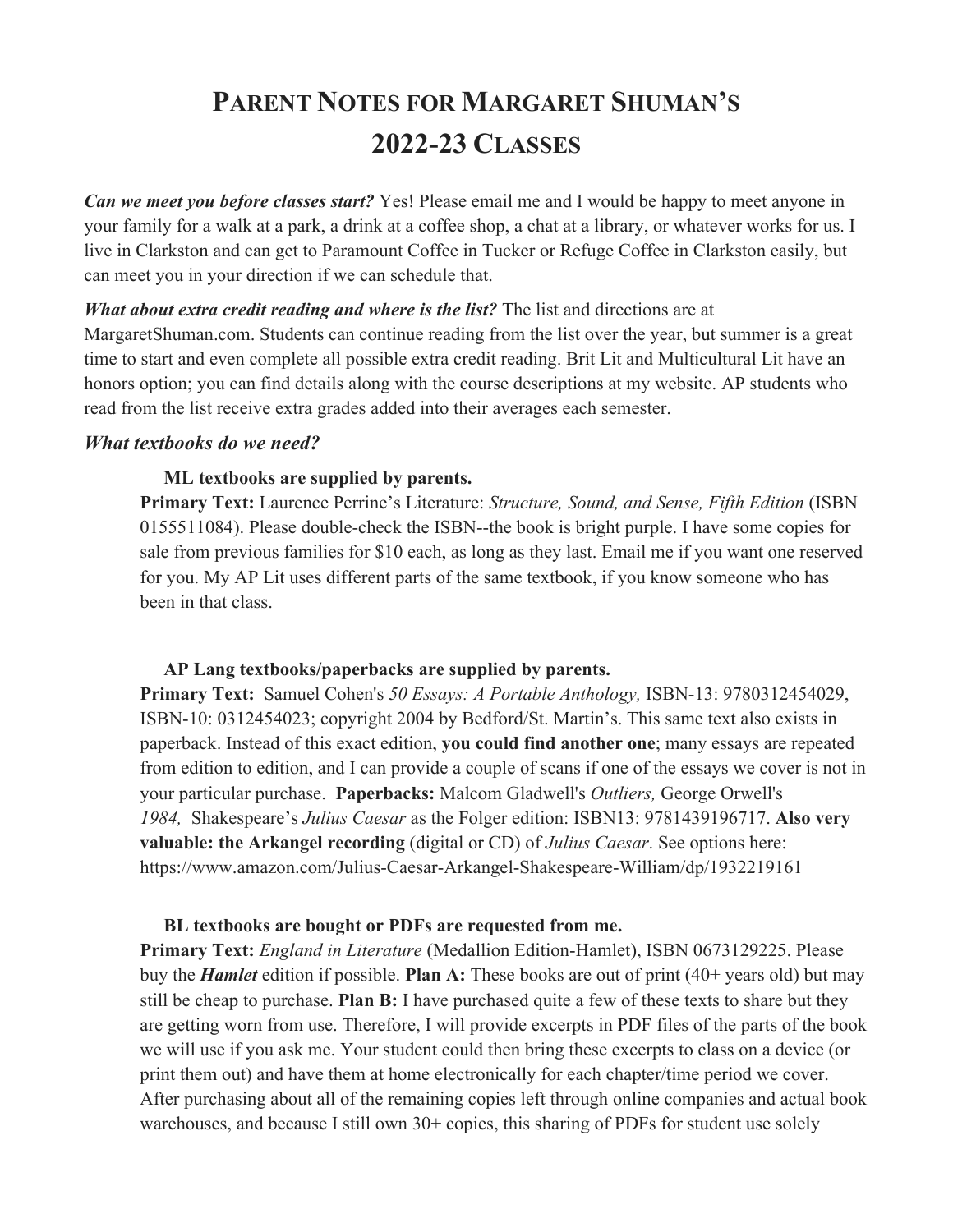should be legit. **Paperback:** I will supply to every student a copy of Mary Shelley's original text of *Frankenstein* if they don't have one in spring semester.

*What supplies are needed, besides textbooks?* notebook paper, a binder for handouts, something to write with, hole punch for managing handouts, small stapler for turning in assignments

*How do we track grades and attendance?* We will use the Gradebook program, which you used to enroll your student at MAS or Eastside this year.

*How do you give out homework?* Via Gradebook postings within 24 hours of class. Be sure that both parent and student can log into Gradebook for homework assignments. You have access to a Gradebook calendar that also tracks assignments by due dates—please take time to find this Gradebook feature when the course starts.

*Do I get to see graded papers?* Yes! I normally return work within a week of it being submitted to me, sometimes sooner if I receive it through Gradebook. You should ask to see your student's papers or uploaded assignments in Gradebook for their accountability. You can know what graded papers to expect by looking at assignments posted each week.

*Can I help my child with their homework?* Let me know if you are helping and why, so that we can work together. Otherwise, I would like to see only the student's work, so I can evaluate their progress. We can conference at any time about questions or concerns you have about grading and feedback. Let's stay in touch as needed!

*What if my student has a question about homework or anything else?* Please have your student contact me by email, rather than having you write me on their behalf. This is good practice for students who need to learn proper communication skills with teachers and other leaders, and this helps me build rapport with your student. Of course you can be copied on such emails, back and forth. Feel free to chat with your student about their homework, but encourage them to write me with questions. Please don't do their homework for them.

*What if I have a question myself?* Please contact me! I check email often at shumanhw@gmail.com, which you can access via Gradebook or otherwise. My phone number is 678-772-1644. I am always happy to talk to parents, whether by email, phone, or personal conference. I don't prefer texts since they can get mixed up in my personal texts and perhaps get missed while I answer family texts.

*Do you accept late work?* I give "grace" once per semester per student. This grace means that a student can turn in an assignment up to one week after the missed deadline and that assignment will be graded as if it had been on time. After grace is used, I then give zeroes on additional late assignments that semester. To potentially redeem a zero, a student must schedule an appointment between them, one of their parents, and me. Exceptions would be anticipated absences, illness, and emergencies. Please discuss planned absences with me before the deadline, if possible, and consider bringing your student to an alternate time/location for that class as possible.

*You don't mark every error on student writing?* No. I can be a thorough mistake-marker because I am also a copy editor, but my experience shows that most students get discouraged when every possible error is marked. Each class works on several writing objectives at a time, and I mark each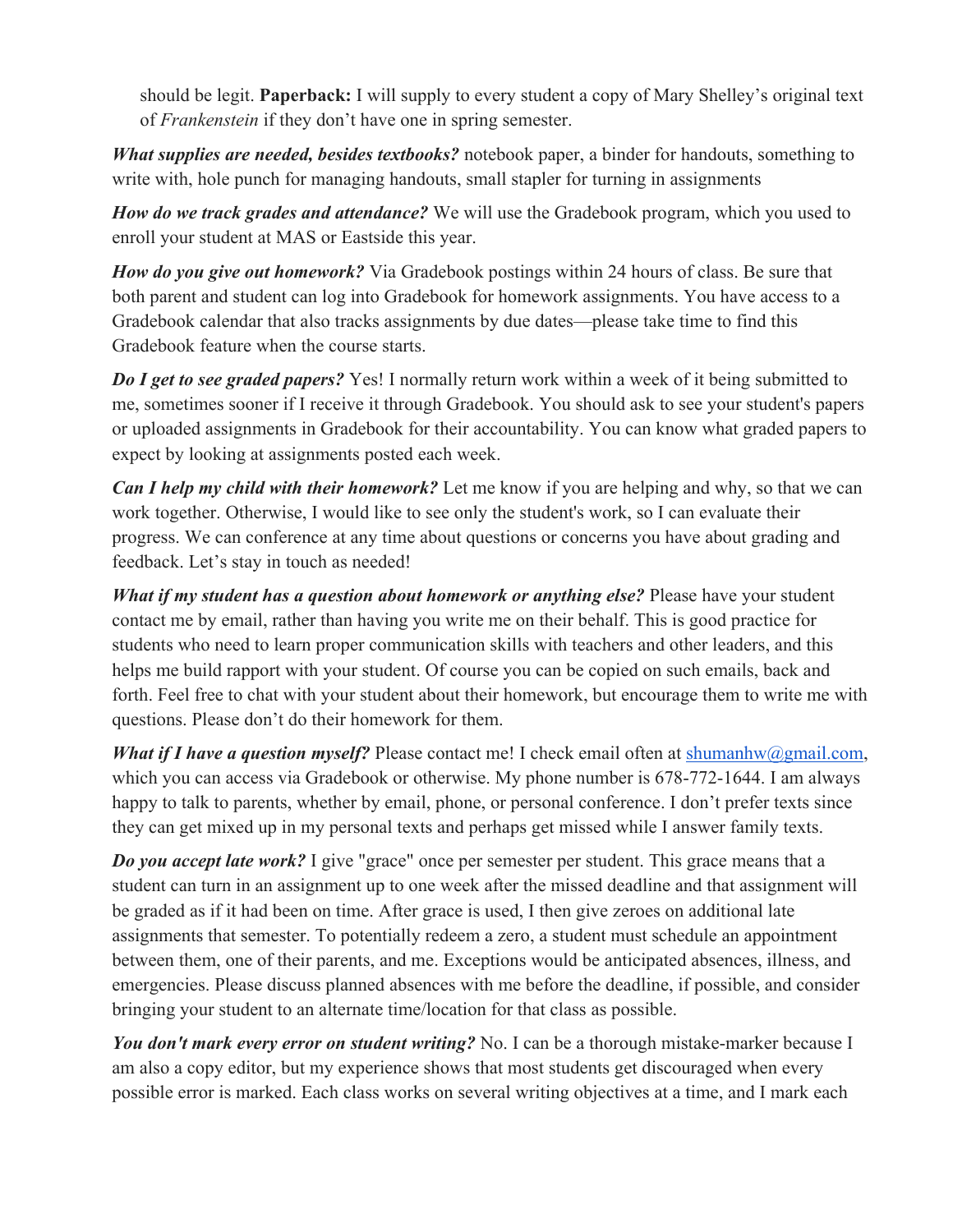student's work based on their progress. Expectations are cumulatively increased through the year, and I see writing proficiency and confidence grow this way.

*You are especially critical of errors on AP assignments?* Yes. These students need to be less fragile and more ready for the challenge to see where their writing is missing the mark of college level work. At the same time, I give individualized feedback/encouragement so that every student has a chance to improve and succeed from whatever point they enter the class.

*How do I get a grade report?* You are able to print/save reports from Gradebook. If you need a hard copy for an accreditor, I will send that out by the date you request at the end of each semester. I can work with you on other methods of grade reporting as well, such as a PDF report with the MAS or Eastside logo at the top for each semester.

## *What is your grading scale?*

A/Excellent/90-100, B/Good/80-89, C/Average/74-79, D/Passing/70-73. F/Failure/0-69, I/Incomplete.

*If we are going to miss a class, can we make it up at the other locations where you teach?* Yes, normally, except for AP Lang, which is only at Eastside this year. However, there are two AP Lang sections at Eastside, so students can make up classes at either one as possible. You can find my weekly schedule at MargaretShuman.com.

*Are you using all of the listed days on the MAS/Eastside websites? Any in addition to those?* Like the regularly scheduled MAS and Eastside classes, we will also have two classes after Thanksgiving, going into December break. I'm also adding two BL classes, one in the fall for a *Hamlet* workshop (choose Dec 7 or Dec 9) and one date TBA in April for the trial of Victor Frankenstein.

## *Where can we find a syllabus and other info?* MargaretShuman.com

*How do we pay for classes?* You will receive a memo with details from Mrs. Caryn Becker, my bookkeeper who is also the bookkeeper for Derek Owens. You can pay by check delivered to me in my classroom, by check to my PO box, and by PayPal. There is no discount if you pay up front, but there are discounts listed at my website in the course descriptions—I will give Mrs. Becker your tuition rate for her to fill in to your invoice. If you use PayPal, I would appreciate your paying the processing fee which is around 3%. Also, please contact me re: financial situations you may encounter so we can work out a plan other than the monthly one Mrs. Becker will use to invoice you.

*Can you tailor the name of a class to fit my transcript needs?* Usually. You can see examples of alternative names and course descriptions at my website, and I can look at other suggestions from the Georgia DOE course list. I can provide a grade report with an alternate course name through Gradebook or whatever documentation you need. The AP Lang class, however, must be called "Advanced Placement English Language and Composition" as per my approval by the College Board.

*Can we finish a course after the class dates are completed in May?* Yes, if there has been an emergency, or unusual situation we have planned ahead for, we can work something out. Otherwise, my hourly tutoring fee is \$50/45 mins. for a Zoom class, and if time is available, we can finish the course into June.